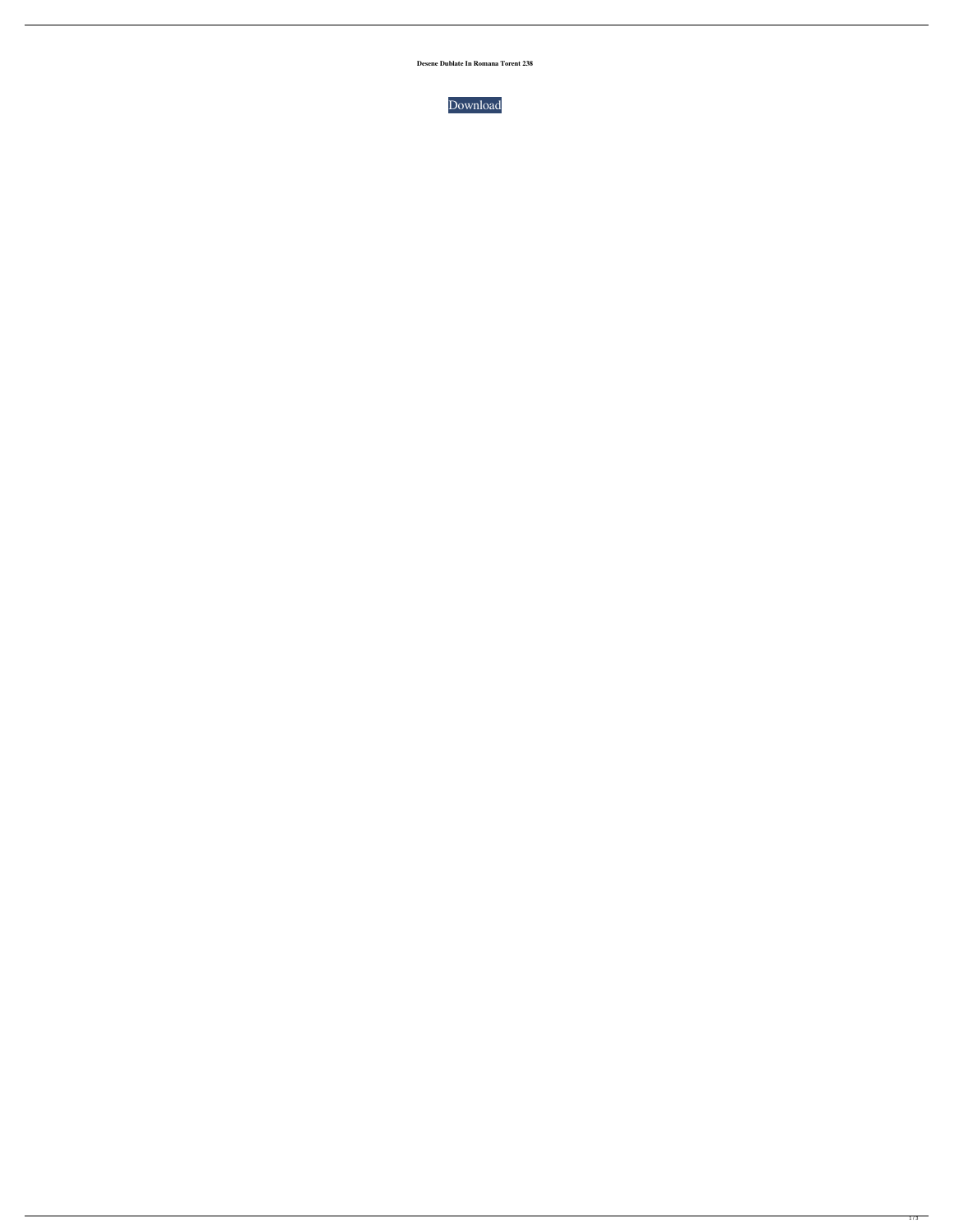desene animate online dublate română. A: I have found the solution. Open the PDF Right click on the image and Save Picture As... Save the image as a new file. Save the new file. Save the new image from step 2. Inhibitory e compound, on the development of dimethylnitrosamine (DMN) induced hepatic tumors was examined in rats. In the chronic-exposed group of rats, the development of hepatocellular carcinoma was markedly inhibited by monardyl su addition, the monardyl sulfate treatment significantly reduced the carcinogenic effect of DMN, while its treatment with DMN only slightly reduced the carcinogenic effect of DMN in the chronic-exposed group. These results s effect but also to the effect of DMN on the induction of protein synthesis.Primary somatosensory cortex plasticity induced by atypical antipsychotics in schizophrenia. Atypical antipsychotics (AAPs) are the primary choices inhibition of dopamine D2 receptors and enhancement of glutamate transmission. An important feature of both hypotheses is the need for neuroplasticity in the somatosensory cortex (S1). Animal studies have shown that lithiu neuromodulation paradigm, we tested whether AAPs can modulate S1 plasticity in response to repeated cortical stimulation. While under chloral hydrate anaesthesia, the lateral surface of left S1 was repeatedly stimulated th